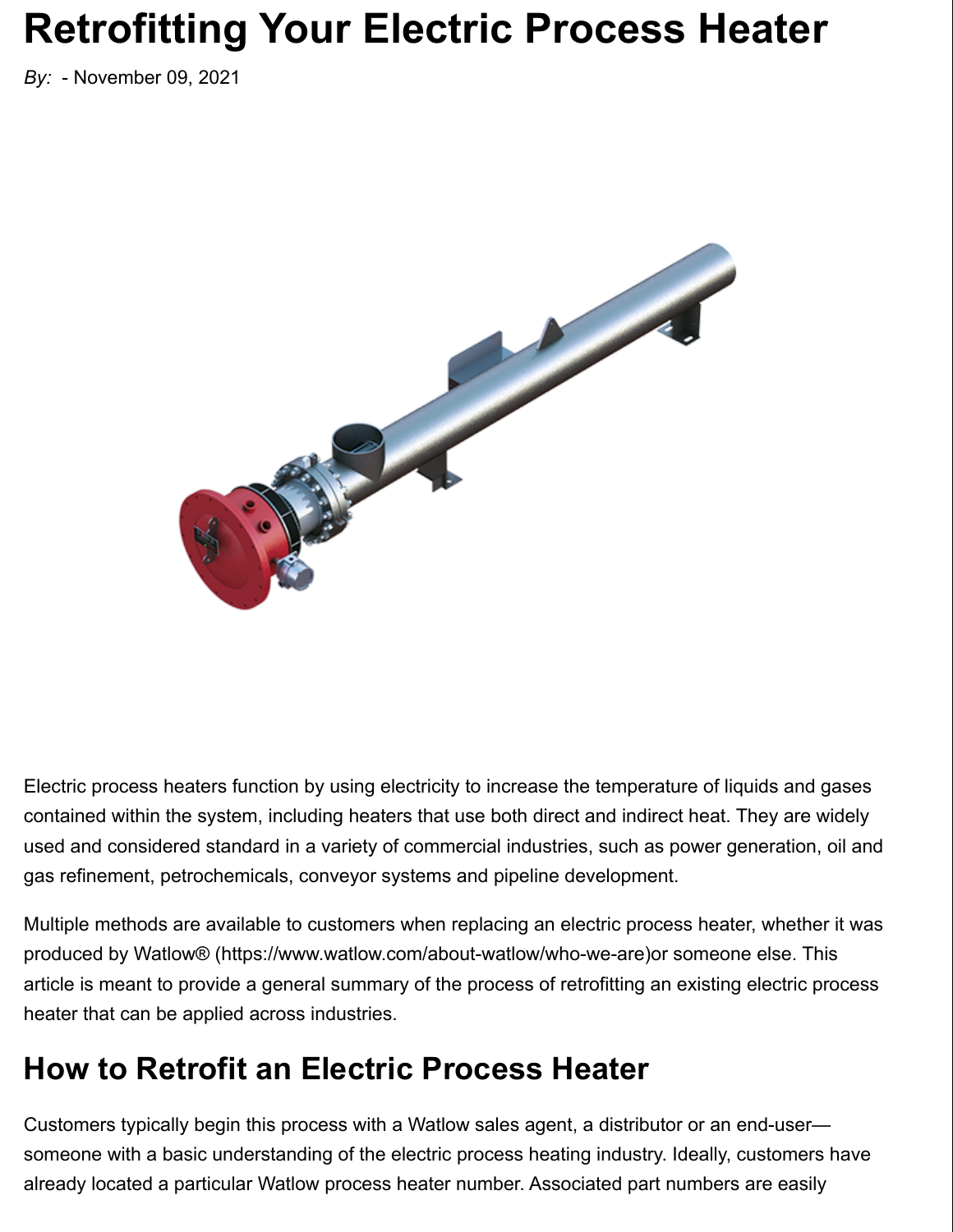located on all products, with two specific locations containing important information needed for retrofitting.

If the electric process heater was produced by a competitor, for example Chromalox, Watlow should already have the individual part number cataloged, allowing for crossover between companies. If not, properly retrofitting the electric process heater will rely on customer descriptions and specific parameters, such as physical fit, voltage, wattage, watt density, etc.

### **Why Would a Customer Choose to Retrofit?**

For many customers, the biggest motivation for retrofitting is that their current electric process heater has already failed. This is especially true for companies involved in manufacturing. By expressing interest in retrofitting their existing system, there is an implication on the customer's part that the heater has failed in some capacity and now needs to either be repaired or replaced.

It is also possible that the customer is seeking to retrofit their current electric process heater because the system is no longer performing as initially expected. The customer may desire a more powerful system to replace the existing heater. Perhaps initially, the electric process heater would come up within an hour, but now the same task takes two to three hours, or longer. Warning signs like this could indicate that the existing process heater has failed, or that something else is going wrong internally within the thermal system.

Huge improvements in the field of thermal technology have expanded available options for people when retrofitting their electric process heater. A broad array of industries utilize electric process heaters, with customers ranging from general maintenance persons to engineers trying to reuse a piece of equipment they have on hand. Most often, the customer is trying to understand what that particular equipment was used for and whether they can use it for an alternate new process.

### **The Process of Retrofitting**

If the existing heater does not work, the customer may need to replace the entire system, necessitating substantial financial investment. On the other hand, if the current heater is not meeting expectations, retrofitting may entail an entirely different process and require additional application information. For instance, when an electric process heater has been functioning well for the last decade, the plan size is likely known by the customer, and the watt density and element material will still be in good shape.

One important part of the retrofitting process involves gathering the list of specifics for the heater itself, usually in order to try to secure a replacement system.

## **Advantages of Retrofitting Your Electric Process Heater**

For customers, replacing the existing heater will likely provide several advantages, including decreased costs, increased efficiency, improved safety, better productivity and more.